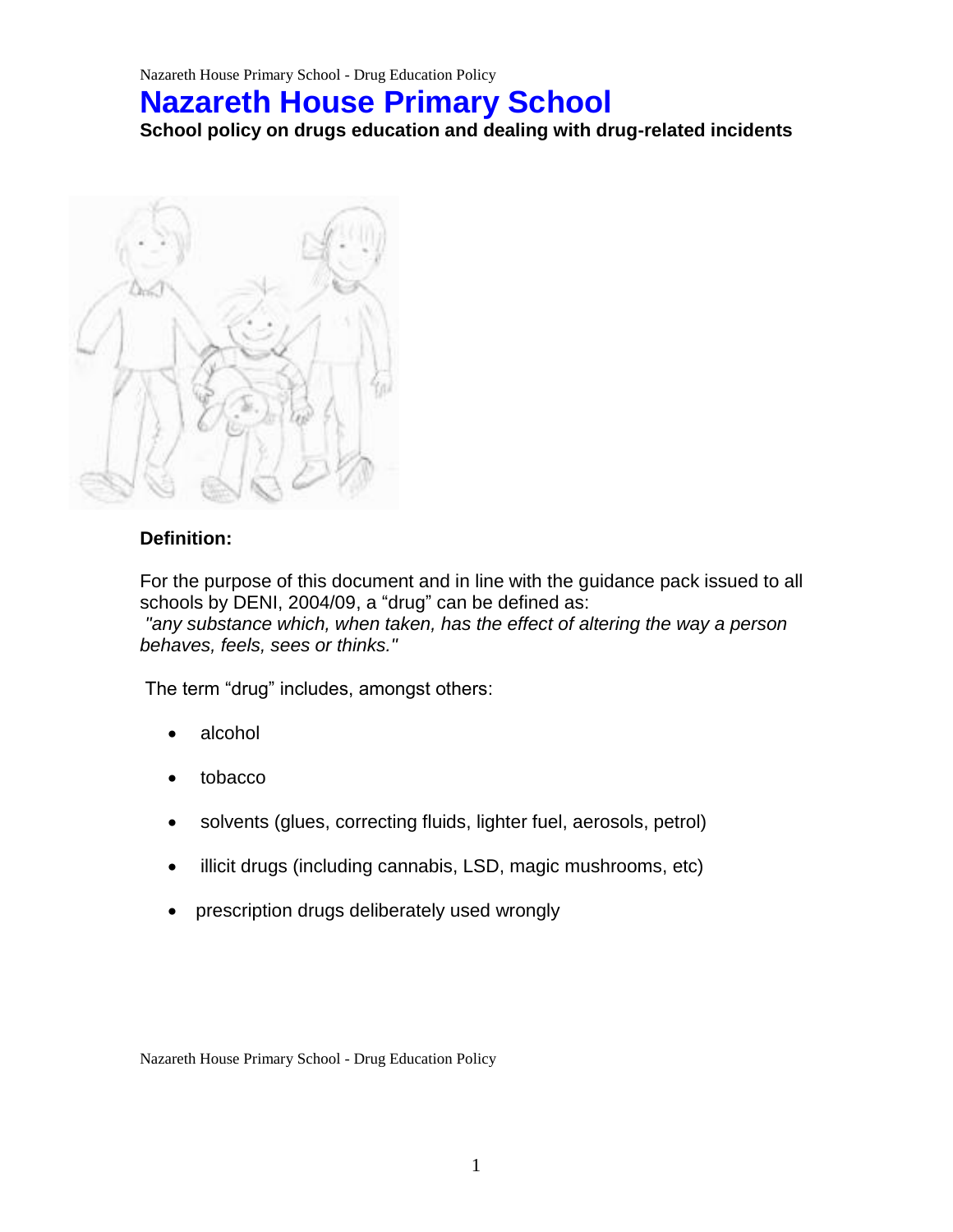## **Rationale:**

Current research indicates that drug use, both legal and illegal, is rising amongst young people. As part of the school's care and welfare of its pupils, we believe we have a duty to inform and educate children about drug use. Drugs are a reality in children's lives and schools share responsibility with parents and the community to educate pupils about the risks and consequences of drug use and misuse and to encourage them to make healthy, informed choices by increasing knowledge, challenging attitudes and practicing skills.

EA ANTA

The drugs education programme in this school aims to enable all our pupils to make healthy informed choices by increasing their knowledge, exploring a range of attitudes about drug use and developing and practising their decision making skills. The programme we follow will be based on guidelines provided by DENI Guidance 2004/09, and will be sensitive to the age and experiences of our pupils. Teaching will be based on an understanding that a variety of approaches should be used in order to meet the needs of our pupils.

This school is committed to the health and safety of everyone here and we will work together with parents and the local community to enable pupils to make healthy, informed choices and discourage the misuse of drugs.

#### **Aims**

1. To provide a programme which gives young people opportunities to acquire the skills, knowledge and understanding necessary to make informed and responsible decisions about the use of drugs and other substances within the context of a healthy lifestyle.

2. To provide staff with adequate training and support to help them deliver effective drugs education and respond to situations with consistency and sensitivity.

3. To inform parents of the content of the school's Drugs Education Policy and to clarify appropriate procedures in the management of drug-related incidents, agreed by staff and governors, of which all parents and pupils will be made aware.

4. To have a clear and agreed understanding among everyone in the school community about the implications and possible consequences of drug use/misuse.

5. To establish an environment in which the school is free from the misuse of all drugs.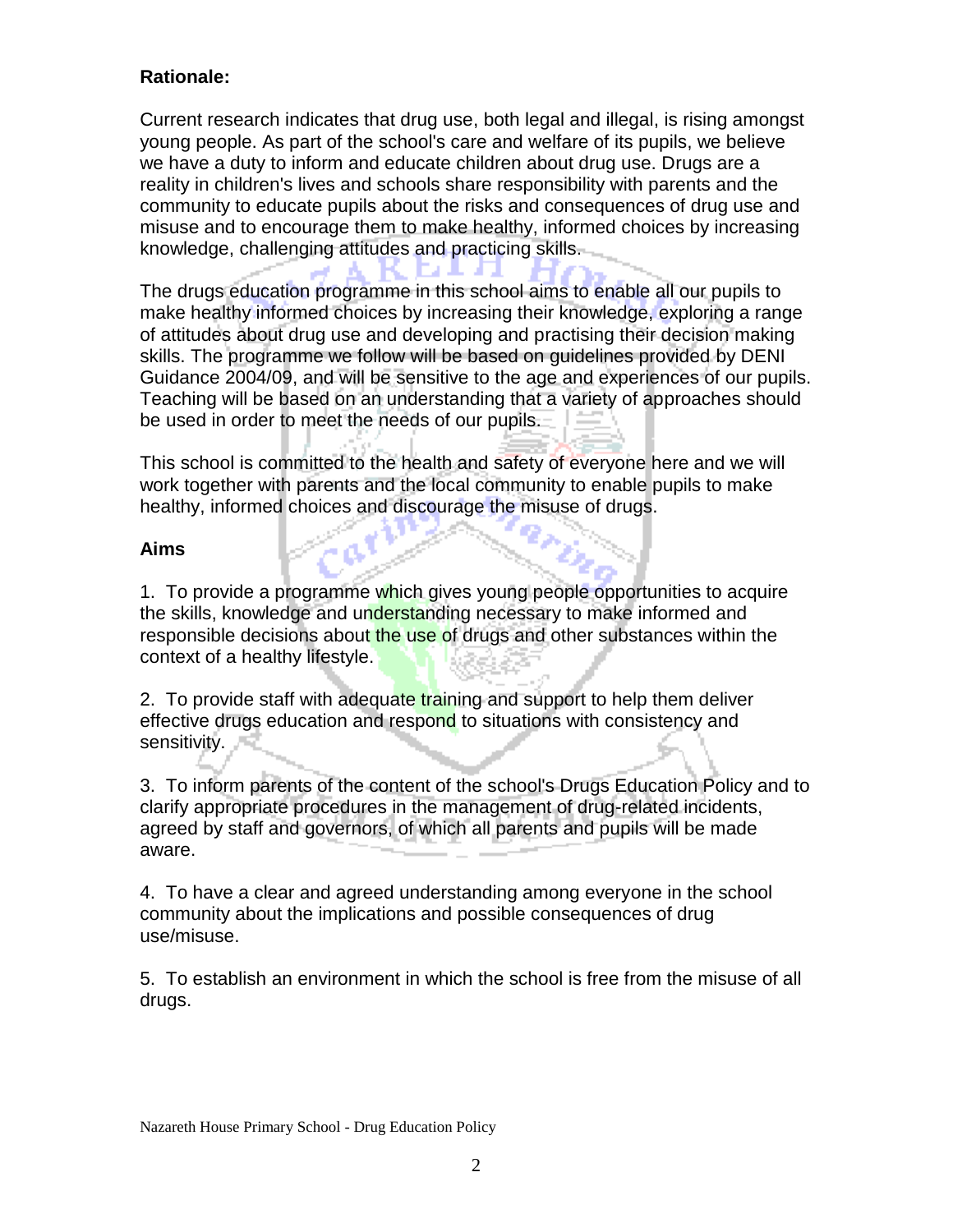### **Overview:**

At Nazareth House Primary School, we will not tolerate the misuse of drugs in our school. Our Drugs Education Programme should allow our children to develop skills to enable them to resist offers and to live a drug-free lifestyle in what is fast becoming a more drug-orientated society.

Drugs Education will be delivered in a cross curricular way, as the skills taught and the approaches taken both essentially promote a healthy lifestyle.

#### **Role of all staff, both teaching and non-teaching:**

- Provide an appropriate range of learning activities to enhance children's understanding of the dangers and consequences of all drugs
- Immediately report any suspected drugs-related incident or conversation
- Forward any information, substance or paraphernalia received to the Principal or Designated Teacher for Child Protection
- Provide a brief, factual report of the suspected incident to be forwarded to the Principal/Designated Teacher

## **Role of Class Teachers: (in addition to the above)**

- Deliver the school's drugs education programme.
- Try to create an atmosphere in the classroom in which pupils can freely contribute to discussion, safe in the knowledge that the comments, ideas and feelings of the group are valued.
- Support pupils in their class if necessary.
- Liase with the designated teacher regarding any aspect of the Drugs Policy, as necessary.

#### **Role of the Caretaker:**

- Exercise vigilance and be aware of drug-taking materials anywhere in the school building or grounds.
- Conduct regular checks of school grounds for drug-taking materials.
- Solvents to be kept in locked cupboard in secure area

Nazareth House Primary School - Drug Education Policy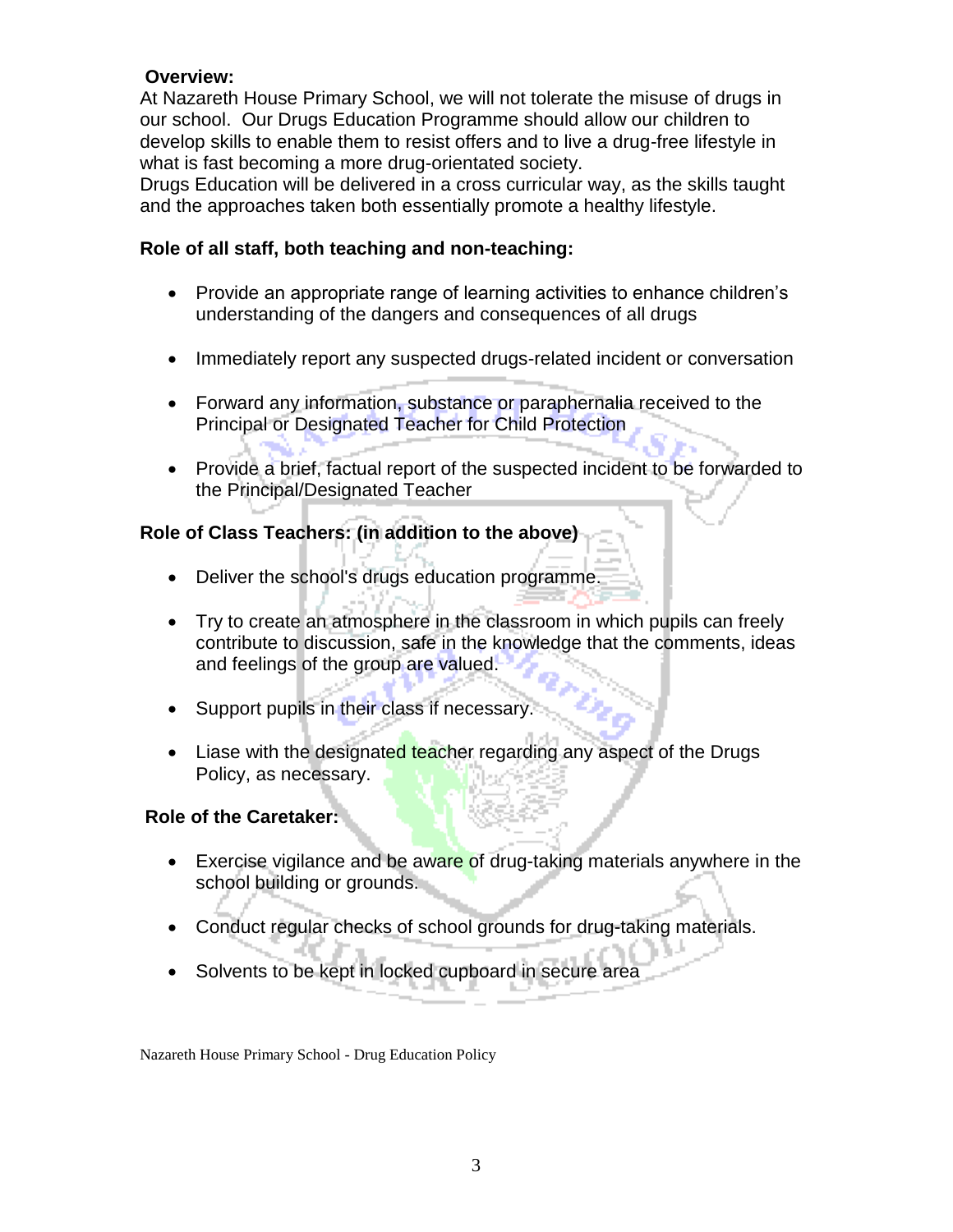## **Role of the Principal:**

- To ensure that a balanced programme of study is being taught
- To liaise with other bodies in relation to drugs education (PSNI, voluntary agencies)
- To liaise with all staff on drugs education and pastoral matters
- To liaise with other bodies in relation to drugs incidents
- To co-ordinate the school's procedures for handling suspected drugrelated incidents
- To supervise any drug-related incident and take possession of any substance and associated paraphernalia
- To complete a factual report that is forwarded to the Chairman of the Board of Governors
- To contact parents/guardians of pupils involved
- To ensure that when a controlled drug is involved, there is close liaison with PSNI
- To prioritise the welfare of the pupils involved, other pupils in the school and the handling, storage and safe disposal of any drugs/drug-related paraphernalia
- Will report the incident to the CCMS, EA and the Board of Governors

## **Role of the Designated Teacher for Child Protection:**

- Co-ordinate the training and induction of these procedures with new and existing staff
- Liaise with other bodies in relation to drugs training for staff
- Liaise with the Principal
- Ensure that all staff are aware of emergency procedures

#### **Training:**

Appropriate training opportunities will be availed of by key personnel, i.e. Principal, Designated Teacher for Child Protection, Designated Governor. Information will then be disseminated to all staff.

Nazareth House Primary School - Drug Education Policy

 $e_{\boldsymbol{k_{I_{\mathcal{H}}_{\mathcal{A}\mathcal{R}}}}}$ 

**COOP**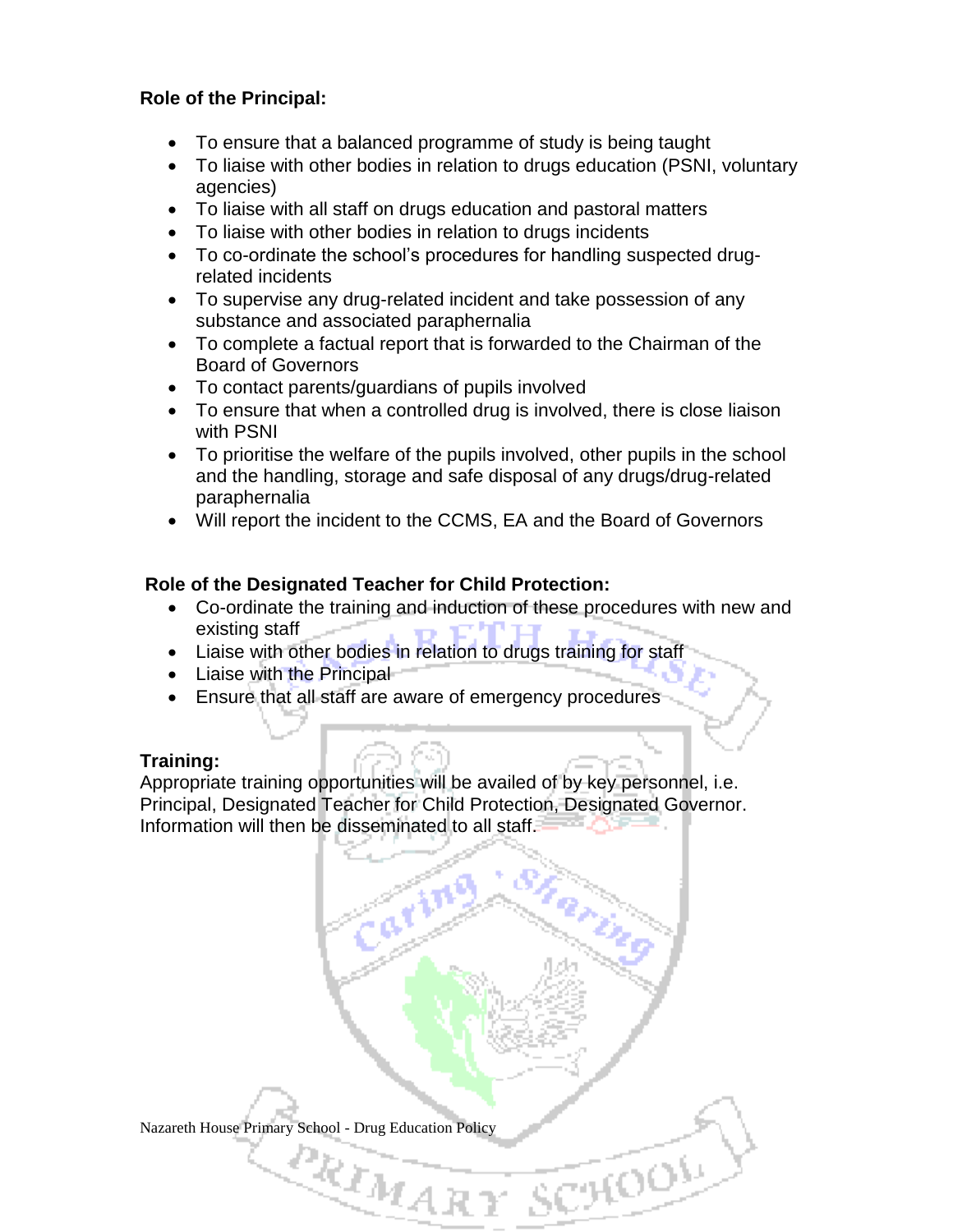## **Management of Prescribed Medications:**

Some children have ongoing or temporary medical conditions that may require prescribed medication. In line with advice;

- Teachers and members of the non-teaching staff can, at all times, opt out of administering such medication
- In certain cases, an individual plan will be put in place following consultation with and training of relevant staff
- Staff members can voluntarily administer medication if they are comfortable with this, after having liaised closely with the child's parents/guardians, e.g. asthma protocol, antibiotic
- "Over the Counter Medication"- the school would encourage parents to administer this type of medication, where possible, before and after school. Teachers are strongly advised NOT to administer this type of medication and parents are encouraged to come into school during the school day to administer this independently.

#### **Storage of Medication:**

- Antibiotics, inhalers, Epi-pens, etc to be kept in a secure cupboard in the classroom.
- Second Epi-pens to be kept in a secure cupboard in the school office.

### **Emergency Provision:**

If a child requires medical treatment, e.g. has an asthma attack, the school will always put the needs of the child first. If their child suffers from asthma, parents/guardians will have completed an "Asthma Protocol" at the beginning of the school year outlining procedures to follow should their child have an asthma attack. Staff will follow these procedures closely. However, if a medical emergency occurs, an ambulance will be called.

#### **School Trips:**

Where a child requires medication during a school trip, the parent/guardian must present all necessary information to the school in writing stating;

- The nature of the condition
- The name of the medicine
- Dosage required
- Time of dosage

Aerosol type deodorants are not permitted in school nor on any school trip.

## **Monitoring and Evaluation:**

The welfare of Nazareth House Primary School pupils and staff is of paramount concern and we shall work together as a school community to ensure the continued education and well being of all our children.

There will be regular monitoring, review and evaluation of the Drugs Education Programme within the school.

This policy will be reviewed and updated every 3 years.